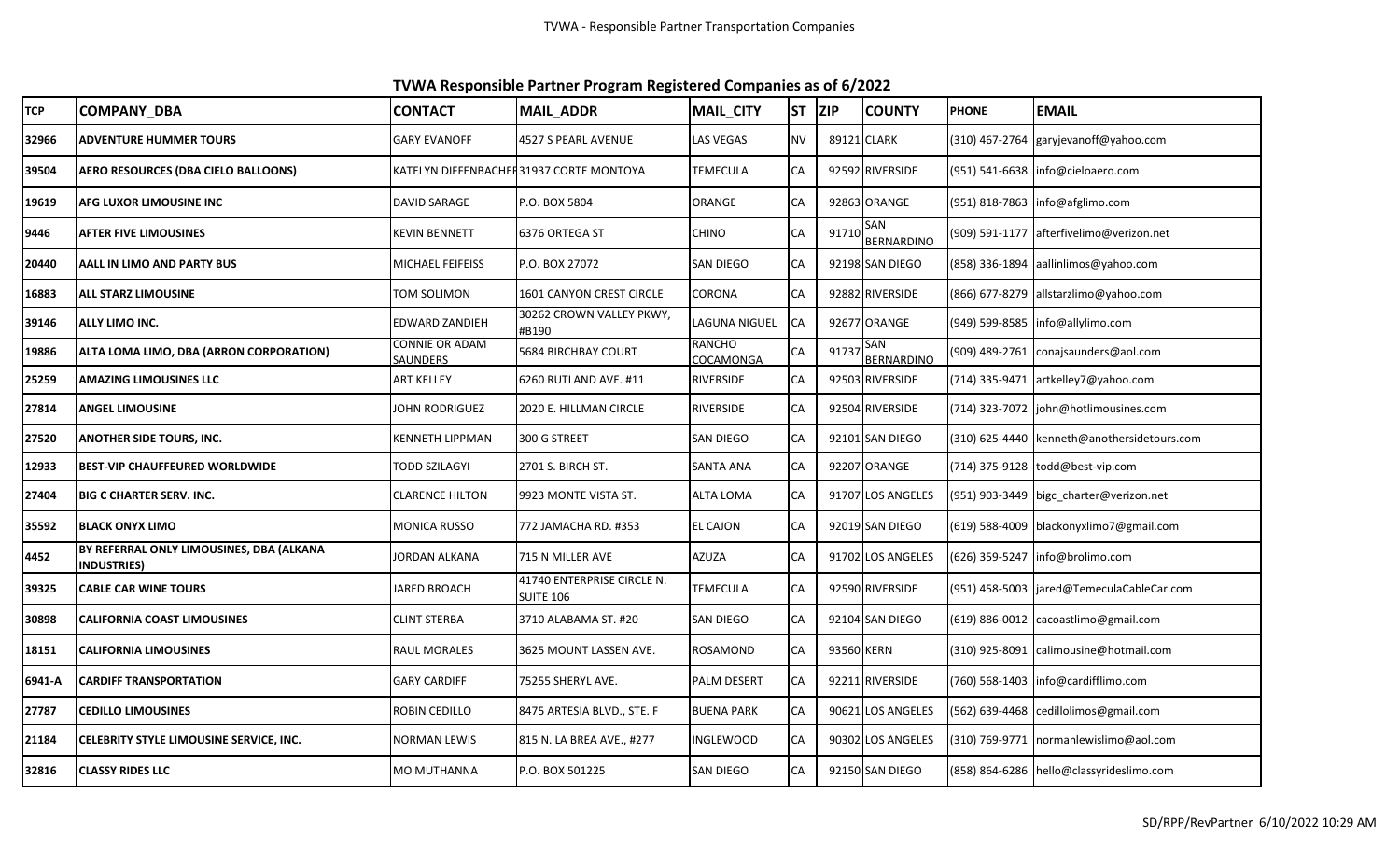| 34773   | <b>COASTALWEST LIMOUSINES LLC</b>              | <b>MHAMMED</b><br><b>BENHADDOUCH</b> | 10842 PORTABELLA RD                           | <b>SAN DIEGO</b>     | CA         |           | 92124 SAN DIEGO          |                | (858) 926-6501 adam@coastalwestlimo.com           |
|---------|------------------------------------------------|--------------------------------------|-----------------------------------------------|----------------------|------------|-----------|--------------------------|----------------|---------------------------------------------------|
| 16324   | <b>DESTINATION TEMECULA</b>                    | <b>DAVE WILSON</b>                   | 28475 OLD TOWN FRONT ST.,<br>STE. F           | TEMECULA             | CA         |           | 92590 RIVERSIDE          |                | (951) 695-1221  info@destem.com                   |
| 20349   | DIAMOND LIMOS, INC.                            | JEFF BERGMAN                         | 4360 HAZELTINE WAY                            | CORONA               | CA         |           | 92883 RIVERSIDE          |                | (866) 477-5466   info@diamondlimosinc.com         |
| 30301   | DIEGO PARTY BUS, LLC.                          | MICHAEL HAMMI                        | 1574 FAYETTE ST.                              | <b>EL CAJON</b>      | CA         |           | 92020 SAN DIEGO          |                | (619) 729-6614 diegopartybus@gmail.com            |
| 33090   | <b>EAGLE LIMOUSINES</b>                        | <b>SERGIO ROCHA</b>                  | 8475 ARTESIA BLVD., UNIT B                    | <b>BUENA PARK</b>    | СA         |           | 90621 ORANGE             |                | (562) 204-6697 sergio@luxlimoservices.com         |
| 22808   | <b>EPIC TRANSPORTATION LLC / EPIC LIMO DBA</b> | <b>RYAN SILVA</b>                    | 113 SOUTH BANCROFT ST.                        | <b>SAN DIEGO</b>     | CA         |           | 92113 SAN DIEGO          |                | (619) 234-2323 ryan@epiclimo.com                  |
| 39530   | <b>ESCAPE LIMOUSINE</b>                        | JAVIER MARTINEZ                      | 23913 PRADO LANE                              | COLTON               | CA         | 9232      | SAN<br><b>BERNARDINO</b> |                | (909) 559-3311 escapelimo@yahoo.com               |
| 18953   | <b>EXCEL FLEET INC.</b>                        | <b>MARCO TOSTI</b>                   | 3422 N. HARBOR BLVD.                          | <b>FULLERTON</b>     | CA         |           | 92835 ORANGE             |                | (714) 526-4711  excelfleetlimo@gmail.com          |
| 19158   | <b>EXECUTIVE VIP TRANSPORTATION</b>            | MICHELLE WATERS                      |                                               | <b>TEMECULA</b>      | CA         |           | 92591 RIVERSIDE          |                | (951) 304-0412 reservations@execvipshuttle.com    |
| 37437   | <b>FAA TRANSPORTATION LLC</b>                  | <b>FRANS ABBO</b>                    | 385 S. MARSHALL AVE., STE. C                  | <b>EL CAJON</b>      | CA         |           | 92020 SAN DIEGO          |                | (619) 569-4707 Info@sdfaatransportation.com       |
| 36214   | <b>FAT CAT TRANSPORTATION</b>                  | <b>CLINT WELCH</b>                   | 13071 ROUNDUP AVE.                            | <b>SAN DIEGO</b>     | CA         |           | 92129 SAN DIEGO          | (619) 384-3821 | info@fatcatlimo.com                               |
| 28864   | <b>FIVE STAR TRANSPORTAION SERVICES</b>        | <b>ADRIAN DAVIS</b>                  | 7200 UNIVERSITY AVE.                          | LA MESA              | CA         | 91942 SAN |                          | (619) 294-3300 | info@fivestar.limo                                |
| 27861   | <b>FREEDOM TOURS &amp; CHARTER</b>             | <b>EMMANUEL ALVAREZ</b>              | PO BOX 663                                    | <b>UPLAND</b>        | CA         | 9178      | SAN<br><b>BERNARDINO</b> | (951) 532-3481 | info@freedomtoursla.com                           |
| 9519    | <b>GATEWAY EXPRESS LIMOUSINE SERVICE</b>       | <b>PAUL TING</b>                     | 1249 S. DIAMOND BAR BLVD.,<br>#220            | <b>DIAMOND BAR</b>   | CA         |           | 91765 ORANGE             |                | (626) 255-5588 gatewaylimo@verizon.net            |
| 30356   | <b>GOLDEN WINGS TRAVEL INC.</b>                | SERGE CARLIER                        | 409 N. PACIFIC COAST HWY., STE. REDONDO BEACH |                      | <b>ICA</b> |           | 90277 LOS ANGELES        | (661)993-3835  | serge@goldenwingstrans.com                        |
| 39459   | <b>GRAPE ADVENTURES</b>                        | <b>JULIE HOCKER</b>                  | 29627 RIDGEWAY DRIVE                          | <b>AGOURA HILLS</b>  | СA         |           | 91301 VENTURA            |                | (805) 267-9282 info@grapeadventures.com           |
| 18673   | <b>GRAPELINE WINE TOURS, TEMECULA</b>          | KIM KELLIHER                         | 35505 CALLE NOPAL                             | TEMECULA             | CA         |           | 92592 RIVERSIDE          |                | (909) 693-5463 jkelliher@gogrape.com              |
| $213-A$ | <b>H &amp; L CHARTER CO., INC.</b>             | <b>JODI MERRTITT</b>                 | 8801 HELMS AVE.                               | RANCHO<br>CUCAMONGA  | СA         | 91730     | SAN<br><b>BERNARDINO</b> |                | (909) 466-3984 jodi.merritt@hlcharter.com         |
| 36467   | <b>HOTSHOTS TRANSPORTATION LLC</b>             | PAUL BAK-SKLENER                     | 1712 GATEWAY DR.                              | <b>SAN DIEGO</b>     | CA         |           | 92105 SAN DIEGO          |                | (619) 869-5268 paul@hotshotsbrewerytours.com      |
| 39543   | <b>INSPIRED TRANSPORTATION LLC</b>             | <b>JOSHUA PARKER</b>                 | 6055 LA JOLLA HERMOSA AVE                     | LA JOLLA             | СA         |           | 92037 SAN DIEGO          | 858 291 2795   | inspiredtransportationllc40@gmail.com             |
| 37200   | JOHNNY RAY'S TRANSPORTATION SERVICES           | JOHN RAY                             | 27018 HOWARD ST.                              | <b>MENIFEE</b>       | СA         |           | 92586 RIVERSIDE          |                | (951) 440-5000 johnnyraystransportation@gmail.com |
| 15297   | <b>LANDRY'S LIMO SERVICE</b>                   | LANDRY HAMPTON                       | 11361 HUBBARD ST.                             | <b>MORENO VALLEY</b> | <b>CA</b>  |           | 92557 RIVERSIDE          |                | (951) 247-4776 landryslimo33@gmail.com            |
| 10012   | LA COSTA LIMOUSINE DBA                         | DARREN CROASDALE                     | 2770 LOKER AVE. WEST                          | CARLSBAD             | CA         |           | 92010 SAN DIEGO          |                | (760) 438-4455 darren@lacostalimo.com             |
| 22650   | LUX BUS AMERICA                                | <b>KAYLA ENGLISH</b>                 | 851 EAST CERRITOS AVE.                        | ANAHEIM              | СA         |           | 92805 ORANGE             |                | (714) 939-9200 kenglish@luxbusamerica.com         |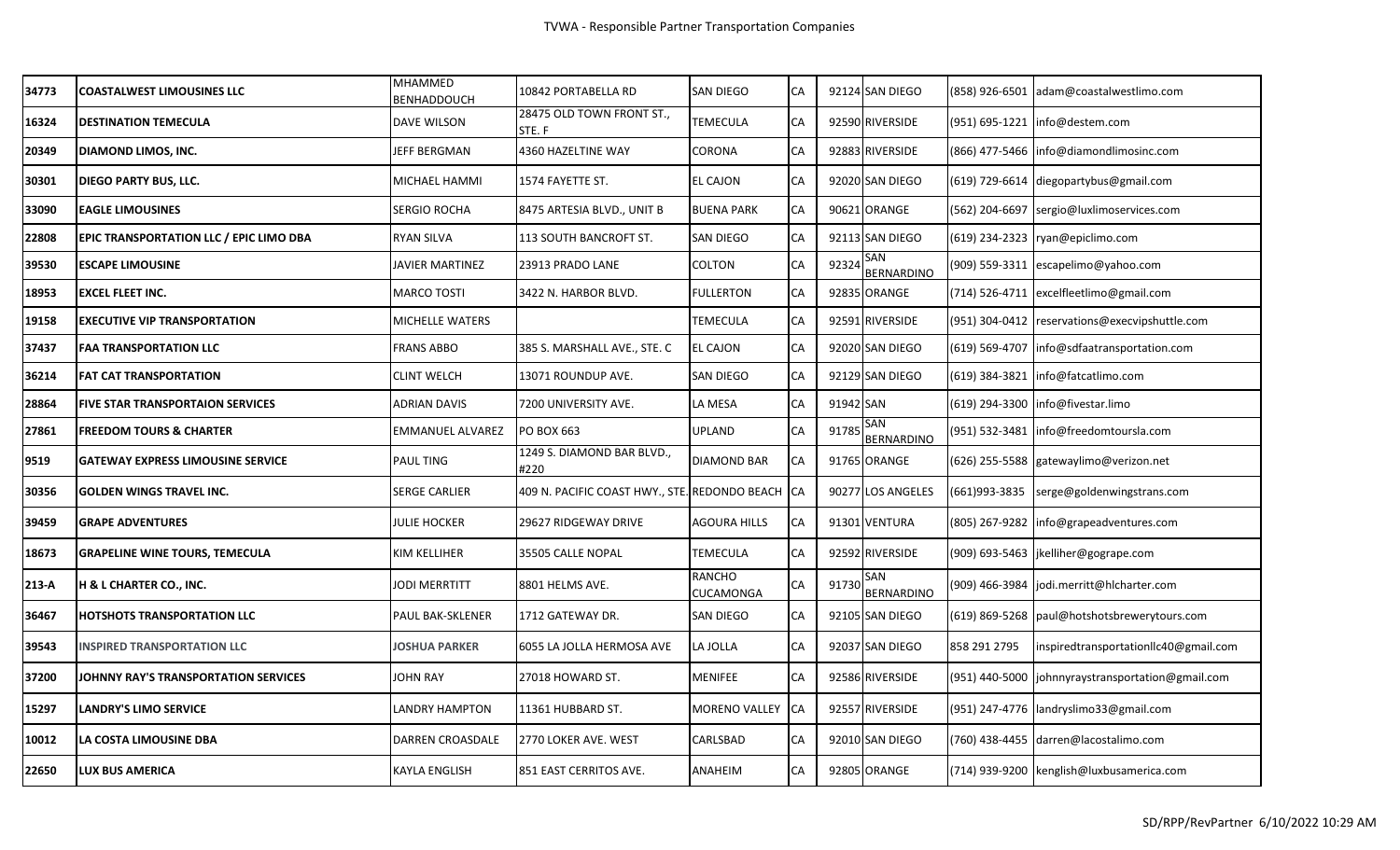| 39107 | <b>LUXURY ONE LIMOUSINE SERVICES, INC.</b>                         | <b>ANTHONY BURT</b> | 12700 INGLEWOOD AVENUE<br>#2051          | <b>NGLEWOOD</b>                 | CA |       | 90251 LOS ANGELES |                       | (760) 917-3872   luxuryonelimousine@aol.com     |
|-------|--------------------------------------------------------------------|---------------------|------------------------------------------|---------------------------------|----|-------|-------------------|-----------------------|-------------------------------------------------|
| 20688 | <b>MAGIC COACH TRANSPORTATION</b>                                  | REBECCA HIGUERA     | 9491 FOOTHILL BLVD., C-291               | RANCHO<br>CUCAMONGA             | СA | 91730 | SAN<br>BERNARDINO |                       | (909) 941-9151  info@magiccoachlimos.com        |
| 26990 | <b>IMIB WORLDWIDE CHAUFFEURED SERVICES</b>                         | SELIM ASLAN         | 5644 KEARNY MESA RD, SUITE T SAN DIEGO   |                                 | CA |       | 92111 SAN DIEGO   |                       | (858) 764-4467 Info@mibtransportation.com       |
| 20293 | <b>PACIFIC-WEST LIMOS</b>                                          | RUDY ARZAGA         | 17595 EDGEWOOD LANE                      | YORBA LINDA                     | CA |       | 92886 ORANGE      |                       | (714) 936-9627   info@pacificwestlimos.com      |
| 35371 | <b>PARTY BUS GROUP</b>                                             | <b>ADAM SWABY</b>   | 21050 PACIFIC CITY CIRCLE                | <b>HUNTINGTON</b><br>BCH        | CA |       | 92648 ORANGE      |                       | (714) 204-6035 anthony@partybusgroup.com        |
| 29677 | PERFECT TRANSPORTATION LIMOUSINES, LLC (PTL LIMOS,<br>DBA)         | EDWARD POWERS       | 1240 E. ONTARIO AVE. 102-324             | CORONA                          | CA |       | 92881 RIVERSIDE   | $(951)$ 371-<br>17333 | info@theperfectlimo.com                         |
| 18347 | SAN DIEGO CHARTER, INC.                                            | MELISSA SATTERFIELD | 1426 MORENA BLVD.                        | SAN DIEGO                       | CA |       | 92110 SAN DIEGO   |                       | (619) 684-5580   info@sdcharter.com             |
| 36213 | <b>SD LUXURY LIMOS DBA (RAFO INVEST. INC.)</b>                     | <b>DANNY RAFO</b>   | 1136 GREENFIELD DRIVE                    | <b>EL CAJON</b>                 | CA |       | 92021 SAN DIEGO   | (619) 432-3765        | limodispatchcenter@gmail.com                    |
| 30879 | <b>ISHOOTING STAR LIVERY</b>                                       | JANET DUQUETTE      | P.O. BOX 3194                            | <b>HUNTINGTON</b><br><b>BCH</b> | CA |       | 92605 ORANGE      | (714) 841-7115        | info@shootingstarlivery.com                     |
| 37912 | <b>SILVER FOX LIMOUSINE WINE TOUR &amp; TRANSPORTATION</b><br>Ico. | RYAN ROSCHLAN       | 32572 GALLEANO AVE                       | <b>WINCHESTER</b>               | CA |       | 92596 RIVERSIDE   |                       | (951) 699-4000 reservations@silverfox-limo.com  |
| 37515 | SOCAL WINE TOURS (MOSES WINE TOURS)                                | LAWRENCE MOSES      | 37931 ASHFIELD LANE                      | <b>WINCHESTER</b>               | CA |       | 92596 RIVERSIDE   |                       | (951) 460-1111 moses@mosestours.com             |
| 29469 | <b>STARLITE TRANSPORTATION</b>                                     | FRANK SARRAM        | 2332 CARINGA WAY                         | CARLSBAD                        | CA |       | 92009 SAN DIEGO   |                       | (760) 271-7000 info@starlitelimousines.com      |
| 25157 | <b>STAR LIMOS SOUTHERN LLC</b>                                     | CHRISTOPHER CLARK   | 30650 RANCHO CALIF. RD. STE.<br>D406-49  | TEMECULA                        | CA |       | 92591 RIVERSIDE   |                       | (951) 402-3595 limorental@aol.com               |
| 37092 | <b>STRAIGHT OFF THE VINE WINE TOURS</b>                            | STEVEN MONTOYA      | 32983 ROMERO DRIVE                       | TEMECULA                        | CA |       | 92592 RIVERSIDE   |                       | (951) 553-0629 smontoya21@gmail.com             |
| 18673 | <b>STRYDER TRANSPORTATION</b>                                      | KIM KELLIHER        | 35505 CALLE NOPAL                        | TEMECULA                        | CA |       | 92592 RIVERSIDE   |                       | (951) 693-0242 jkelliher@gogrape.com            |
| 28456 | <b>SYNERGY LIMOUSINE DBA (LCS TRANSPORTATION)</b>                  | LUIS ESQUIBEL       | 317 W. LA HABRA BLVD., #2-202            | LA HABRA                        | CA |       | 90631 LOS ANGELES |                       | (562) 544-6681 reservations@synergylivelimo.com |
| 36349 | <b>TALIA FIRST CLASS LIMOUSINE</b>                                 | <b>ANGELA WATTS</b> | 9526 MIRAMAR RD.                         | SAN DIEGO                       | CA |       | 92126 SAN DIEGO   |                       | (858) 304-1093 awatts@talia.limo                |
| 27963 | TEMECULA BLACK CAR                                                 | TONY BAWDEN         | 40455 VIA CORDOVA                        | TEMECULA                        | CA |       | 92592 RIVERSIDE   |                       | (951) 491-5057 sales@tblackcar.com              |
| 39568 | <b>TOASTED CORK</b>                                                |                     | KAYLA & KEVIN THROOP 31830 CORTE SAGUNTO | TEMECULA                        | CA |       | 92592 RIVERSIDE   |                       | (714) 421-9867 kayla@toastedcorks.com           |
| 38258 | <b>TOP TRAVEL LIMOUSINES</b>                                       | FRANCISCU SILVA     | 2976 BALLESTEROS LANE                    | TUSTIN                          | CA |       | 92782 ORANGE      |                       | (714) 460-3899 info@toptravellimo.com           |
| 25101 | <b>TOUR DEL VINO</b>                                               | <b>SUE LYNCH</b>    | 40932 LA CROIX AVE.                      | MURRIETA                        | CA |       | 92562 RIVERSIDE   |                       | (951) 852-6799 sue@tourdelvinotemecula.com      |
| 10338 | <b>TRANSWEST LIMOUSINE</b>                                         | RAYMOND ROJAS       | 139 N. LANG AVE.                         | <b>WEST COVINA</b>              | CA |       | 91790 LOS ANGELES |                       | (800) 664-0755 transwestlimo@gmail.com          |
| 29352 | <b>JULTIMATE LIMOUSINE AND SEDANS INC.</b>                         | ROSEMARY BRUN       | 6942 ED PERKIC ST., UNIT C               | RIVERSIDE                       | CA |       | 92504 RIVERSIDE   |                       | (951) 687-1498 ultimatelimo2015@gmail.com       |
| 22817 | <b>VANITY LIMOUSINE INC.</b>                                       | SAMMY HADDADIN      | 7185 OLD TEMESCAL RD.                    | CORONA                          | CA |       | 92881 RIVERSIDE   |                       | (951) 966-4661 info@vanitylimos.com             |